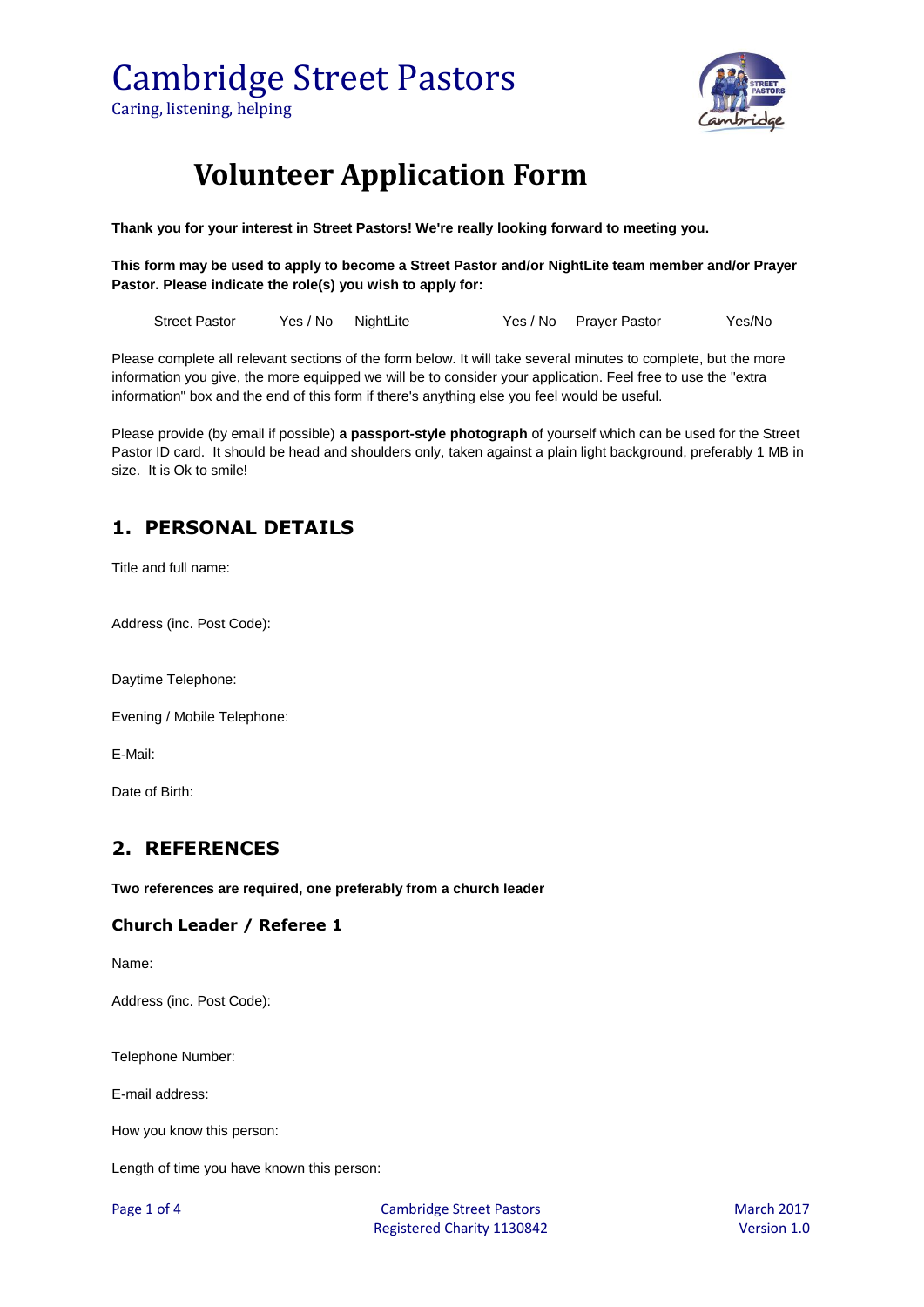## Cambridge Street Pastors

Caring, listening, helping



#### **Referee 2**

Name:

Address (inc. Post Code):

Telephone Number:

E-mail address:

How you know this person:

Length of time you have known this person:

### **3. CRIMINAL RECORDS**

**This section is required for those applying to become a Street Pastor or NightLite volunteer. We will also carry out an enhanced DBS check.** 

Have you ever been convicted or cautioned with respect to a criminal offence?

If yes, please give details:

*Because of the nature of the role for which you are volunteering, this post is exempt from the provision of Section 4(2) of the Rehabilitation of Offenders Act 1974 by virtue of the Rehabilitation of Offenders Act 1974 (Exceptions) Order 1975. This means you are therefore not entitled to withhold information about convictions, which for other purposes are "spent" under provisions of the Act. Any information given will be treated in the strictest confidence and used solely in relation to this application.*

### **4. FAITH AND CHURCH BACKGROUND**

Briefly describe how you came to a personal faith in Jesus Christ:

How would you describe your spiritual life today?:

Which church are you currently attending:

For how long have you attended:

In what ways do you express your Christian faith in practical service?

Page 2 of 4 Cambridge Street Pastors March 2017 Registered Charity 1130842 Version 1.0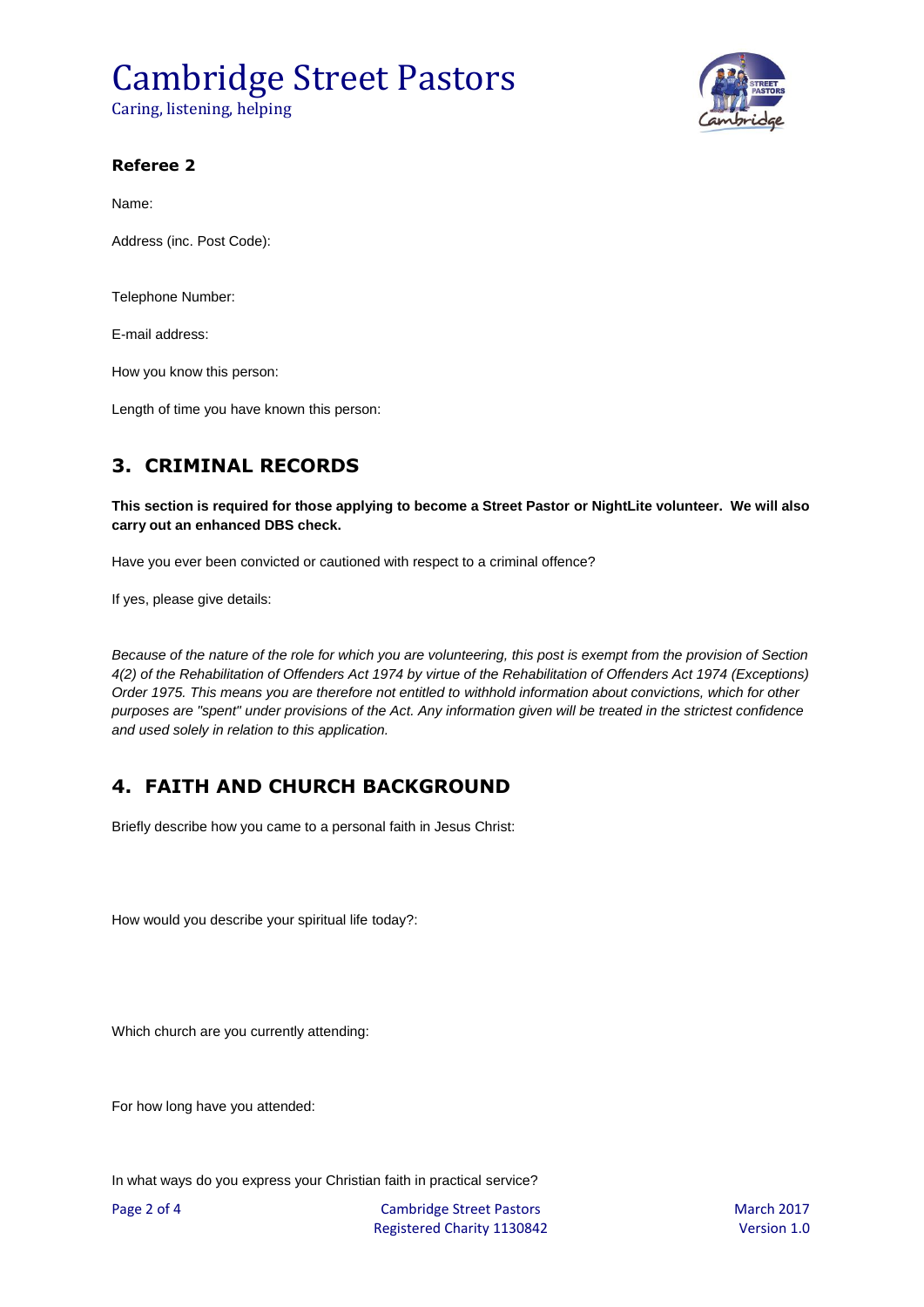# Cambridge Street Pastors

Caring, listening, helping



Are you able to agree to the Churches Together statement of belief (see [http://tinyurl.com/hdzwanq\)](http://tinyurl.com/hdzwanq):

Yes / No

#### **5. YOUR MINISTRY, GIFTS AND EXPERIENCE**

Why do you want to work as a Street Pastor or NightLite team member and what would you like to achieve?

What is it that excites you most about the work of Street Pastors and/or NightLite?

What relevant experience do you feel you bring - either from home, work, church or other sources:

What roles do you enjoy and what do you most dislike when you work with others in a team:

What would other people say were your strengths and weaknesses:

#### **6. OTHER RELEVANT INFORMATION**

Do you have any other specific qualifications that may be relevant to this application (e.g. first aid training, vocational, academic, professional qualifications)?

Tell us any other information about yourself that you feel we ought to know, for example medical conditions:

How did you hear about Street Pastors?

#### **7. EMPLOYMENT**

If you are in paid employment, please give details:

Job Title:

Full or Part Time:

Employer:

Page 3 of 4 Cambridge Street Pastors March 2017 Registered Charity 1130842 Version 1.0